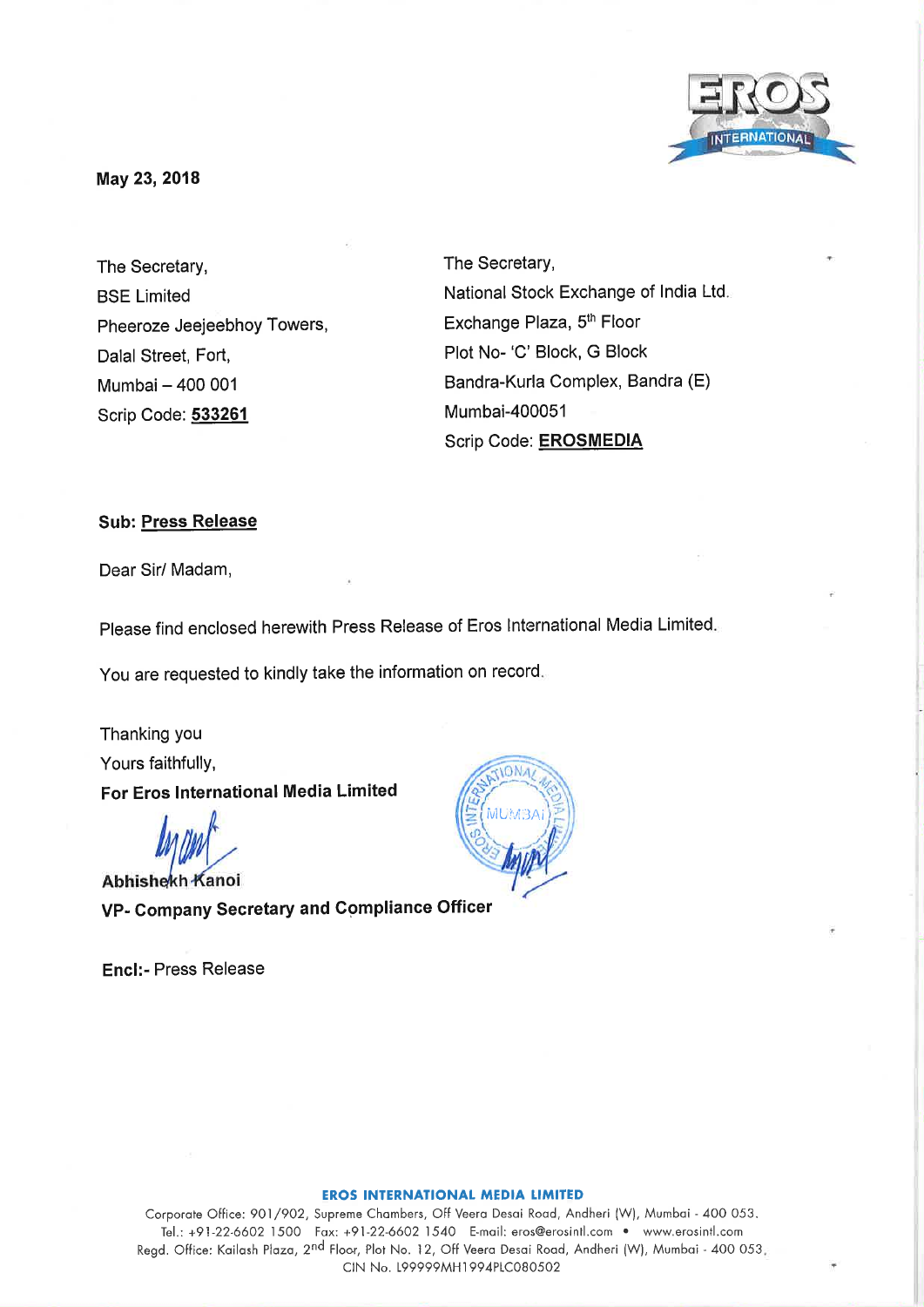

# **EROS INTERNATIONAL REPORTS ROBUST QUARTER GROWTH AND MARGIN EXPANSION**

# **Q4- Revenue up by 22.5%; PAT Up by 80.4%; EBITDA Up by 61.5% FY 18** - **Strong EBIT Margin Expansion of 10.3%; PAT Margin Up by 4.9%**

## **Eros International Strategic Business** & **Financial Highlights:**

- Redefining the Portfolio Mix  $-$  Margin expansion by investing in content driven films with high ROI potential and where the content risk is largely covered, in turn making Eros lesser dependent on box office numbers
- Multi-platform Content outreach with healthy mix through theatrical and catalogue rights Satellite, Overseas, Digital and Ancillary formats
- Focusing on IP creation across formats and screens fueling Eros Now growth via strong pipeline across originals, short-films and movies
- Eros has showcased a strong pipeline of theatrical and original content, which is yet to be fuelled by  $\bar{\tau}$ 10 billion (\$150 million) JV investment with Reliance
- Eros remains focused on its film pipeline, with  $40 50$  films across languages slated to release during this financial year

**Mumbai, May 23, 2018:** Eros International Media Ltd. (BSE Script Code: 533261; NSE Script Code EROSMEDIA) leading global Indian Film and Digital Studio today announced unaudited financial results for the quarter ended March 31, 2018.

The company reported robust quarterly income up by 22.5% at ₹2578 million and EBIT Margin at 41.3% at  $\overline{\epsilon}$ 1066 million thus illustrating momentum for the company ahead as Profits after Tax has grown 80.4% to ~608 million and the EBIT margins have expanded from 26.1% in FY2017 to 36.4% in FY2018 and PAT margin has expanded from 17.8% in FY2017 to 22.7% in FY2018.

**Commenting on the performance of Q4** & **FY2018, Mr. Sunil Lulla, Executive Vice Chairman** & **MD of Eros International Media Ltd. said,** "The pioneering spirit is prevalent in our leadership DNA as we further consolidate a fragmented market place as well as making Indian filmed entertainment truly global. As the dynamics of the country change with connectivity at the core of distribution we are uniquely positioned to leverage these trends with content being the key driving force. Our strategy of a content driven approach reflected in a robust green lighting process enables us to de-risk our model."

In the same breath, he shared his thoughts on the future, "We look forward to fiscal FY19 by further proving our strategies and paving the road ahead for a truly global Indian entertainment experience. With content slate and scale being a key driver, we make strides foraying into original content, we are confident our film and originals slate will contribute further to accelerating Eros Now's growth which this year itself is over 270%."

Eros sharpened its focus on profitability by investing in content-driven films with high ROI potential and low risk profile, which helped build increasingly successful slate with 'Newton" India's entry to the Oscars, hit comedy Shubh Mangal Savdhan and sports based drama "Mukkabaaz'. The democratization of theatrical consumption of content has skewed the strategy to be increasingly focused on catering to the regional demographic which is reflected in the current slate mix "Aamhi Doghi" (Marathi), "Rong Beronger Kori" (Bengali), "Oru Kidayin Karunai Manu" (Tamil), "Aake" (Kannada), "Viswa Vikhyatharaya Payyanmar" (Malayalam) amongst others. The future slate also has a trilingual remake of the classic library film Haathl<sup>2</sup> mere saathi" and "Bhavesh Joshi" to name a few.  $WUM3A$ 

## **EROS INTERNATIONAL MEDIA LIMITED**

Corporate Office: 901/902, Supreme Chambers, Off Veera Desai Road, Andheri (W), Mumbai - 400 053 Tel.: +91-22-6602 1500 Fox: +91 -22-6602 1540 E-mail: eros@erosintl.com • www.erosintl.com Regd. Office: Kailash Plaza, 2<sup>nd</sup> Floor, Plot No. 12, Off Veera Desai Road, Andheri (W), Mumbai - 400 053. 1 CIN No. L99999MH1994PLC080502